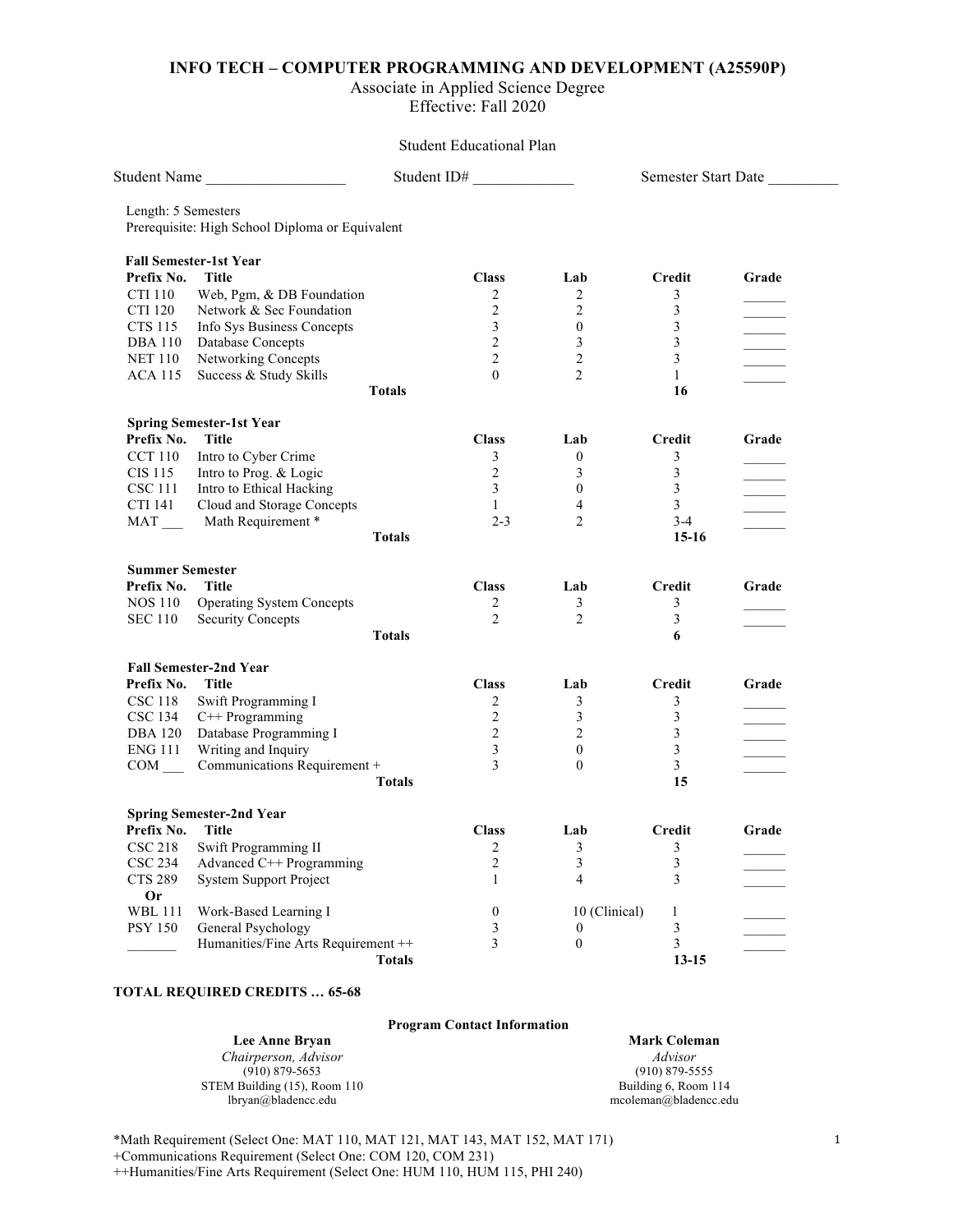## **INFO TECH – COMPUTER PROGRAMMING AND DEVELOPMENT (A25590P)**

#### **DIPLOMA (D25590)**

| <b>Fall Semester-1st Year</b> |                                     |                |                |               |       |
|-------------------------------|-------------------------------------|----------------|----------------|---------------|-------|
| Prefix No.                    | <b>Title</b>                        | <b>Class</b>   | Lab            | <b>Credit</b> | Grade |
| CTI 110                       | Web, Pgm, $&$ DB Foundation         | 2              | 2              | 3             |       |
| CTI 120                       | Network & Sec Foundation            | $\overline{2}$ | 2              | 3             |       |
| <b>CTS 115</b>                | Info Sys Business Concepts          | 3              | 0              | 3             |       |
| <b>DBA</b> 110                | Database Concepts                   | 2              | 3              | 3             |       |
| <b>NET 110</b>                | Networking Concepts                 | $\overline{2}$ | 2              | 3             |       |
| COM                           | Communications Requirement +        | 3              | 0              | 3             |       |
| <b>ACA 115</b>                | Success & Study Skills              | $\Omega$       | $\mathfrak{D}$ |               |       |
|                               | <b>Totals</b>                       |                |                | 19            |       |
|                               | <b>Spring Semester-1st Year</b>     |                |                |               |       |
| Prefix No.                    | <b>Title</b>                        | <b>Class</b>   | Lab            | <b>Credit</b> | Grade |
| <b>CCT 110</b>                | Intro to Cyber Crime                | 3              | 0              | 3             |       |
| CIS 115                       | Intro to Prog. & Logic              | 2              | 3              | 3             |       |
| <b>CSC 111</b>                | Intro to Ethical Hacking            | 3              | 0              | 3             |       |
| CTI 141                       | Cloud and Storage Concepts          |                |                | 3             |       |
|                               | Humanities/Fine Arts Requirement ++ | 3              | 0              | 3             |       |
|                               | <b>Totals</b>                       |                |                | 15            |       |
| <b>Summer Semester</b>        |                                     |                |                |               |       |
| Prefix No.                    | <b>Title</b>                        | <b>Class</b>   | Lab            | <b>Credit</b> | Grade |
| NOS 110                       | <b>Operating System Concepts</b>    | 2              | 3              | 3             |       |
| <b>SEC 110</b>                | <b>Security Concepts</b>            | 2              | 2              | 3             |       |
|                               | <b>Totals</b>                       |                |                | 6             |       |

#### **TOTAL REQUIRED CREDITS … 40**

+Communications Requirement (Select One: COM 120, COM 231) ++Humanities/Fine Arts Requirement (Select One: HUM 110, HUM 115)

#### **CERTIFICATES**

## **CERTIFICATION PREP CERTIFICATE (C25590C)**

- CTI 120 Network & Sec Foundation<br>CTS 120 Hardware / Software Suppo
- Hardware / Software Support
- NET 110 Networking Concepts
- SEC 110 Security Concepts
	- **Total Credit Hours in Certificate … 12**

# **COMPUTER PROGRAMMING CERTIFICATE** (**C25590P)**

- Intro to Prog. & Logic
- CSC 118 Swift Programming I
- CSC 134 C++ Programming
- CSC 218 Swift Programming II
- CSC 234 Advanced C++ Programming **Total Credit Hours in Certificate … 15**